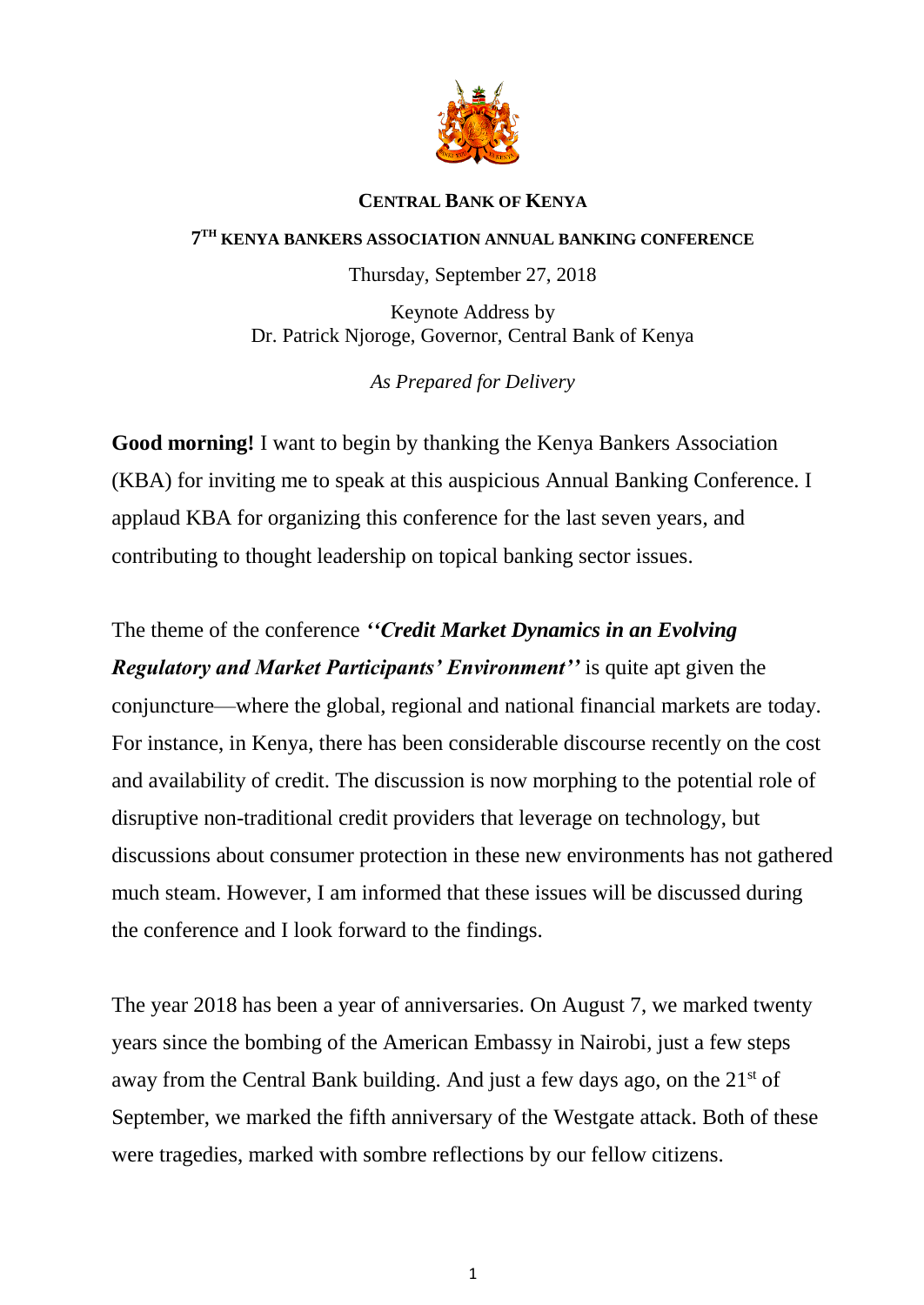We marked another recent anniversary that is less familiar to many ordinary Kenyans, but one that is felt acutely by practitioners in the financial sector. Ten years ago, on September 15, 2008, the storm that had been brewing for a year finally broke. Lehman Brothers, a company that had been in existence for one hundred and fifty eight years, shut its doors. Ordinarily, companies come and go. After all, creative destruction is the mantra of the day and only the fittest survive. New blood, new ideas and new companies are essential to the health of capitalism, and, conversely, old ideas and old companies must be discarded when the time comes. But, of course, Lehman was different. The canary in the coal mine was dead. The deluge was upon us.

The effects of the global financial crisis were deep, powerful and lasting. Some are being felt to this very day. The ordinary citizen—Wanjiku—may not give you the precise details of what happened ten years ago. She may not speak of "systemically important financial institutions" or tell you what a subprime mortgage is. She may not speak eloquently about collateral debt obligations, or calculate the point at which a bond goes from investment grade to junk. But Wanjiku, the ordinary citizen that all of us serve, understands some fundamental facts. She understands the fundamental principles of finance, commerce and social interaction. She understands some basic principles that are easily forgotten, ignored, or overlooked in the pursuit of sophistication or profits. The rest of my remarks will expand on this idea.

In the recent weeks, there has been extensive debates on the lessons from the global financial crisis and whether the global financial system is now safer. These discussions have also asked whether a sense of exuberance is creeping back into the global financial system, that could unwittingly lead us to the next crisis another "Minsky moment" where current booms sow the seeds of a future dramatic collapse. These are questions I will leave for participants of the conference and I would be keen to know your thoughts.

2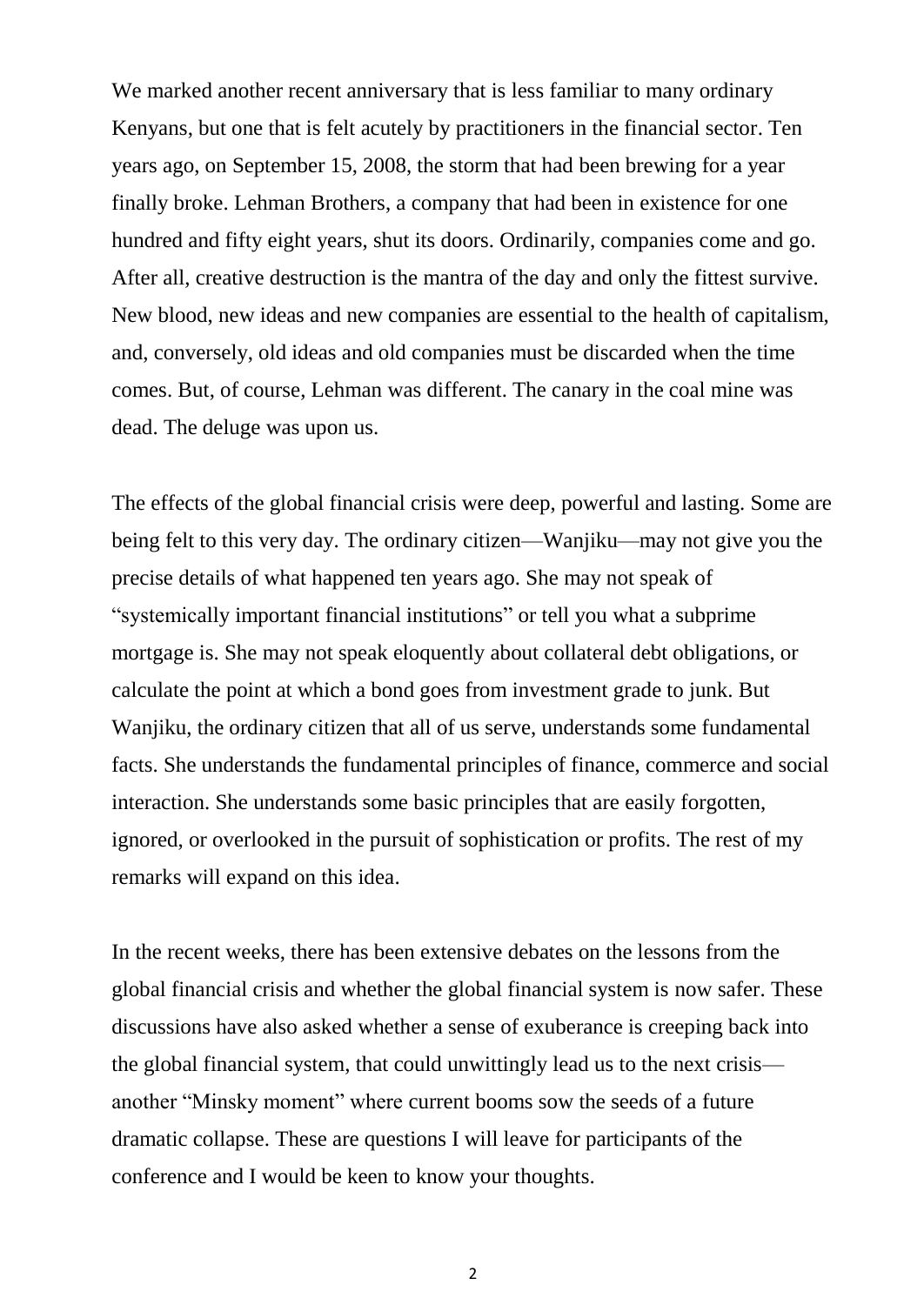In diagnosing the cause of the global financial crisis, a lot of ink has been spilled on the inadequacy of regulation and the trend towards deregulation in the lead up to the global financial crisis. Regulation, especially regulation that recognizes and acts on risks, is crucial. And we all appreciate the major drive globally towards strengthening the regulation and supervision of global financial markets. But let's also appreciate the following crucial fact—at its core, the global financial crisis was about human beings. What human beings chose to do and what they chose not to do. At its heart, the global financial crisis was about ethics.

Ethics is not a financial term and conjures up difference images and responses by for different people and different responses. Some in the audience may be thinking: of course my institution is highly ethical—we have rules! Our legal team always ensures that we comply to all laws and regulations! We won a governance award the other day! Our values are printed and displayed in our headquarters! Our email signature tells the world that we are guided by good principles! Even more, we are renowned for training our staff rigorously on our code of conduct! While all these may be related to the core message of raising our ethical standards, I believe there is a need to think deeper, dig deeper, and be more earnest on this matter.

While the business of defining ethics can be left to philosophers, we can agree on the more pedestrian description given by the renowned American humanist Aldo Leopold: "*Ethical behavior is doing the right thing when no one else is watching even when doing the wrong thing is legal.*" Many of you may be wondering why laws cannot be put in place to prevent unethical behaviour once and for all. Wonder no more—life is more complex than rules. Misconduct happens first and laws are passed later—as we have seen elsewhere, innovation generally goes ahead of regulation. There is therefore need for something else besides a set of rules to control the behaviour of people and institutions: *we need to understand and pursue ethical values*. A lot has been said about this in the aftermath of the global financial crisis.<sup>1</sup> Let me touch on three areas for your reflection.

<sup>1</sup> *<sup>1</sup> <https://blog.iese.edu/ethics/2014/06/25/ten-recommendations-for-the-necessary-ethical-rearmament-of-banking/>*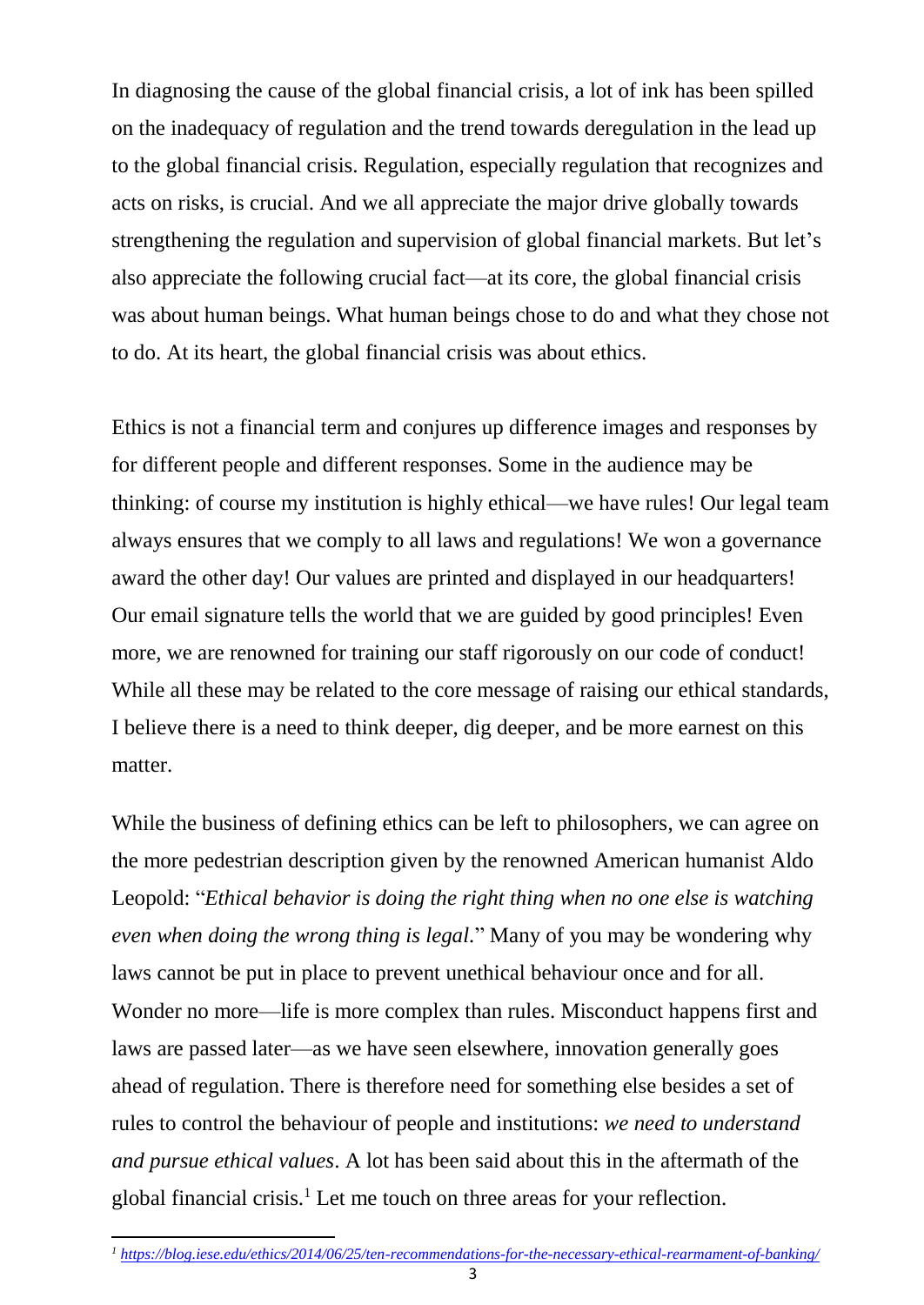*First, institutions need to develop a responsible corporate culture* that entrenches proper market conduct. Culture that goes beyond neat slogans to actually being the guiding force that leads to ethical behaviour and ethical outcomes. You may say the right thing on your corporate culture statements and governance code of conduct declarations, but if your employees know and are told day after day that profit is the only motive, they will behave accordingly. If they notice that customer needs take second place to corporate profit, nothing stops them from treating customers in a similar fashion—badly—in pursuit of expanding the bottom line. If they see rules bent, and notice that the most ruthless are the ones who get the pat on the back, the promotion and, ultimately, the corner office, they will behave in ways that show the greatest rule breaking and ruthlessness.

The banking sector's role in economic development calls for a balance between pursuit of economic profit and serving the community in an environment of shared prosperity. When financial institutions start to embrace excessive risk and questionable practices, they stop performing their ethical-social function, which is necessary for society's prosperity. Codes of Conduct by players or industry associations should include relevant aspects of ethical behaviour of all stakeholders including employees, customers, suppliers and competitors, local communities, and owners. Each of these stakeholders play a role in success or failure of their institutions.

*Second, transparency is at the centre of ethical behaviour*. All relevant information must be explained even if it is more than what is required by law. Over the years, customers have complained over the lack of transparency in the pricing of products and services by banks. I acknowledge you are making positive steps in this area, but much more remains to be done. This is particularly in the area of credit risk pricing. Customers need to be clear on what their credit reference record means for them in the pricing of credit. Beyond product pricing, you need to be transparent on your governance, business models and risk and reward trade-offs particularly in respect to compensation policies. And this cannot

4

 $\overline{a}$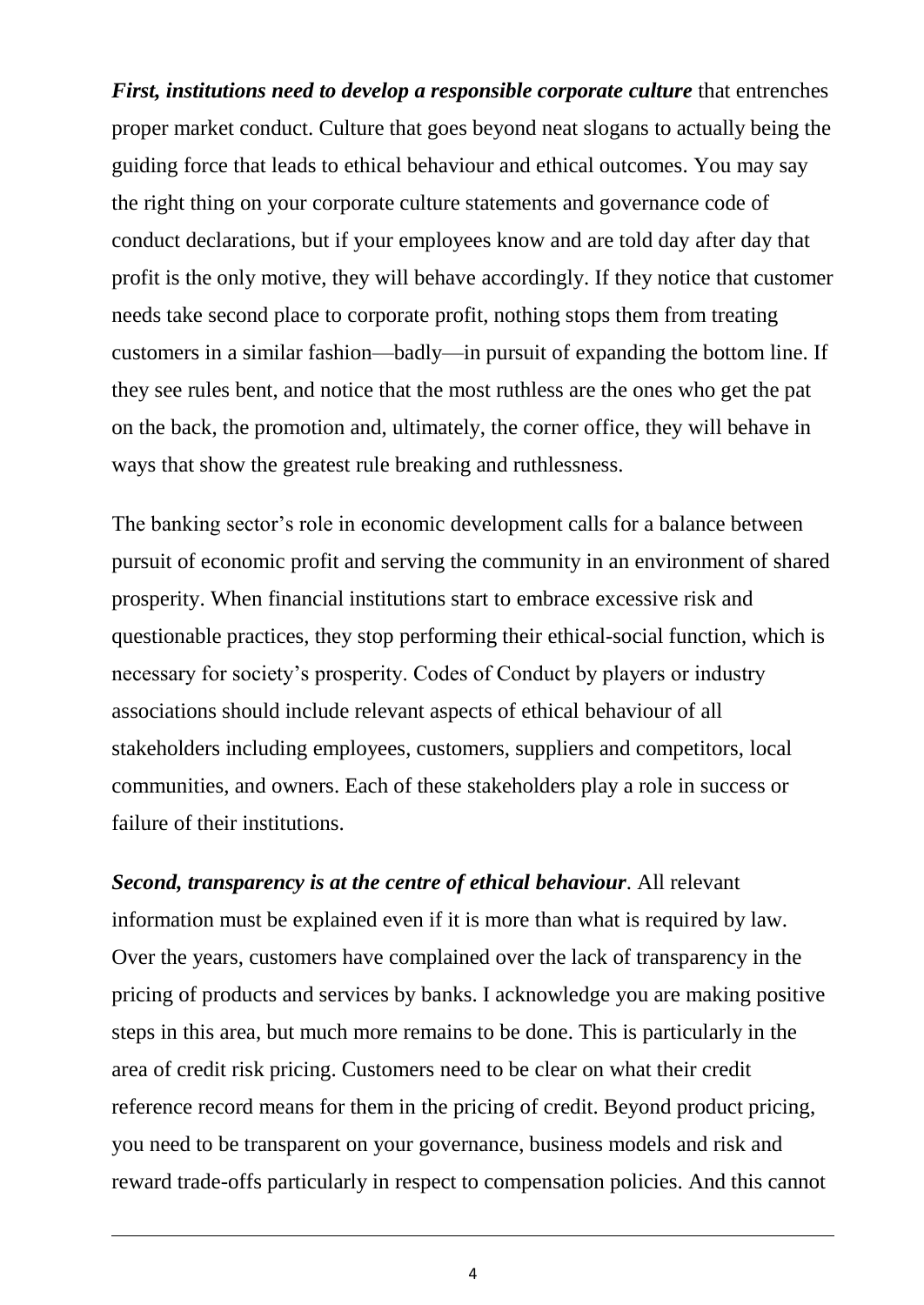be driven by enforcement by the regulator. You, the people in this room, must be the ones to go above and beyond the strict interpretation of transparency rules.

*Third, compliance without integrity is futile.* Compliance with codes of conduct and other means of self-regulation are good. But this is only useful when the focus is on a shared mentality of integrity that goes beyond mere compliance. The mentality of "we comply" for compliance sake cannot sustain a business for long. I remind you of another anniversary, but this one of a much more recent event. Two weeks ago yesterday, we informed the Kenyan people of the action we took against some of you because of non-compliance with integrity laws. Make no mistake – it was not easy. We considered all the possible negative outcomes that could be triggered by those actions. Ultimately, however, we did not hesitate, and would not hesitate to do it again, under similar circumstances. Banks must steer away from being used as conduits for ill-gotten funds. The Kenyan people – Wanjiku – demand that of us, and will treat us very unkindly, were we to look the other way.

The reason why there is such palpable disappointment – I dare say it extends to anger – from the ordinary citizen to you in this room is exactly that. Wanjiku feels that her banker prefers expediency to empathy. She feels that her banker would rather hunt for a loophole than show leadership. Would rather seek supernormal profit than search for solutions. The old adage about the banker asking for their umbrella back when it starts raining may have been funny once, but not when the rain is this heavy, and when Wanjiku already has a flu.

So I ask you to reflect on your work, and your conduct. As Kenyans, we would rather watch with pride, and gasp in admiration, when Eliud Kipchoge becomes the fastest marathoner in history, than wonder anxiously whether our banker will be with us in the long haul. We would rather spend our energy thinking of ways to increase and share our prosperity than despairing about whether we are all in this together.